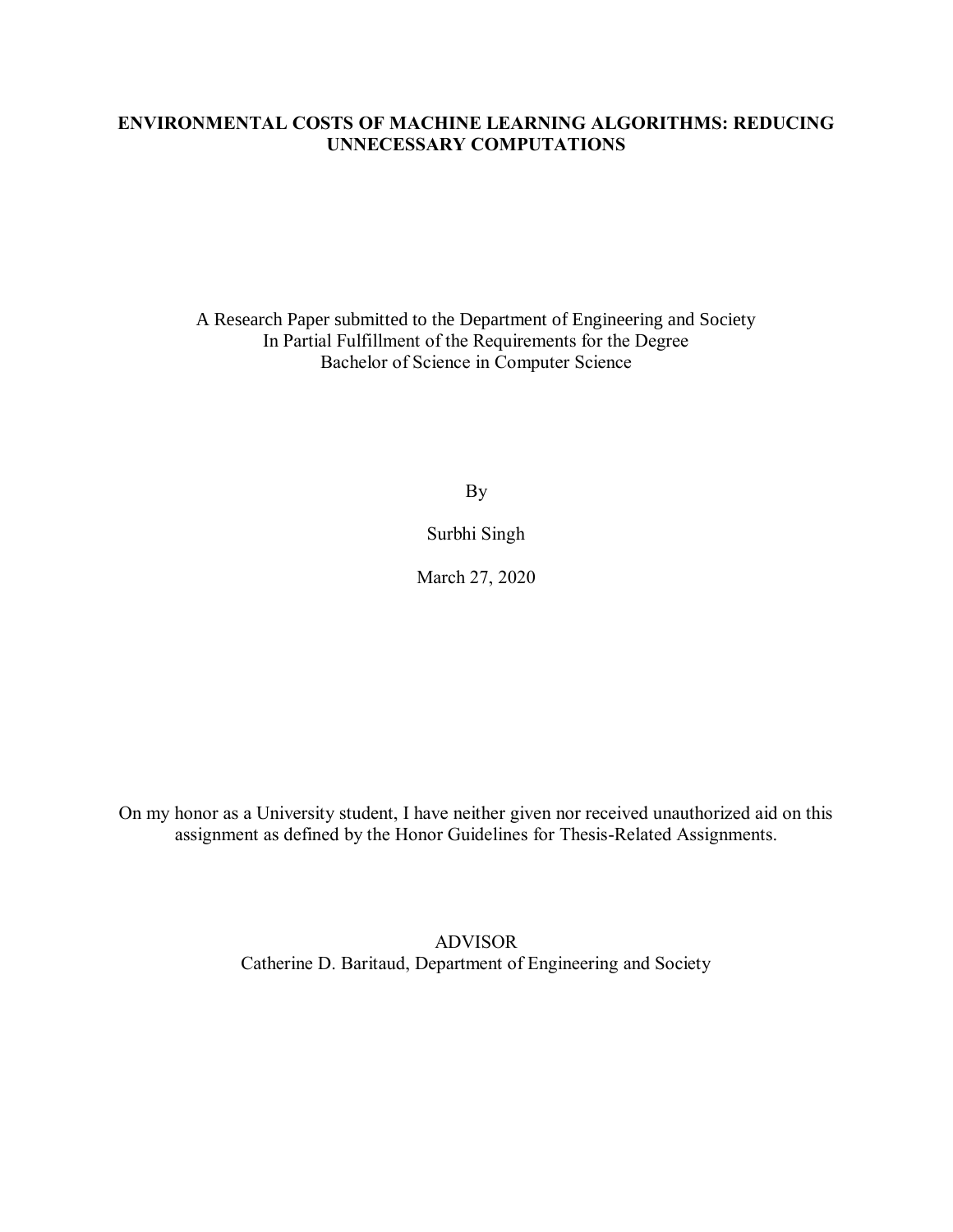Machine Learning is a subset of Artificial Intelligence (AI), which is the broader concept of intelligent machines. With the recent rise in Artificial Intelligence research, breakthroughs have been made in natural language processing, image recognition, gaming, and much more. However, with all larger models, more data is required for training and thus creates more computationally expensive algorithms. The technical project aims to map invasive plant species using machine learning. The STS research is loosely coupled with the technical portion as it analyzes the environmental impacts of training the types of complex machine learning algorithms being used in the research. The STS research could potentially impact the methodology used in the research to reduce the carbon footprint of training large ML algorithms. Pacey's Triangle was used to investigate the barriers to developing more efficient and environmentally friendly algorithms which aim to reduce unnecessary computations.

Although AI has become a very popular tool in solving today's problems, most people fail to acknowledge the environmental impacts. The research here aims to analyze what factors are preventing the wide adoption of environmentally friendly algorithms.

#### **RISING COSTS OF ARTIFICIAL INTELLIGENCE RESEARCH**

The rapid pace of artificial intelligence growth has created significant progress in many areas, but also increased costs in many areas Researchers at the University of Massachusetts found that several common AI models can emit  $CO_2$  in ranges from 39-626,155 lbs. For reference, an average car emits 126,000 lbs. in its lifetime (Strubell, 2019). These financial and environmental costs are much higher in research which requires retraining of model architecture and parameters. AI models are usually trained using data centers, which are large contributors to carbon emissions. Some argue that computationally expensive algorithms are not a pressing issue at the moment (Biewald, 2019). While it is true that these algorithms currently comprise a very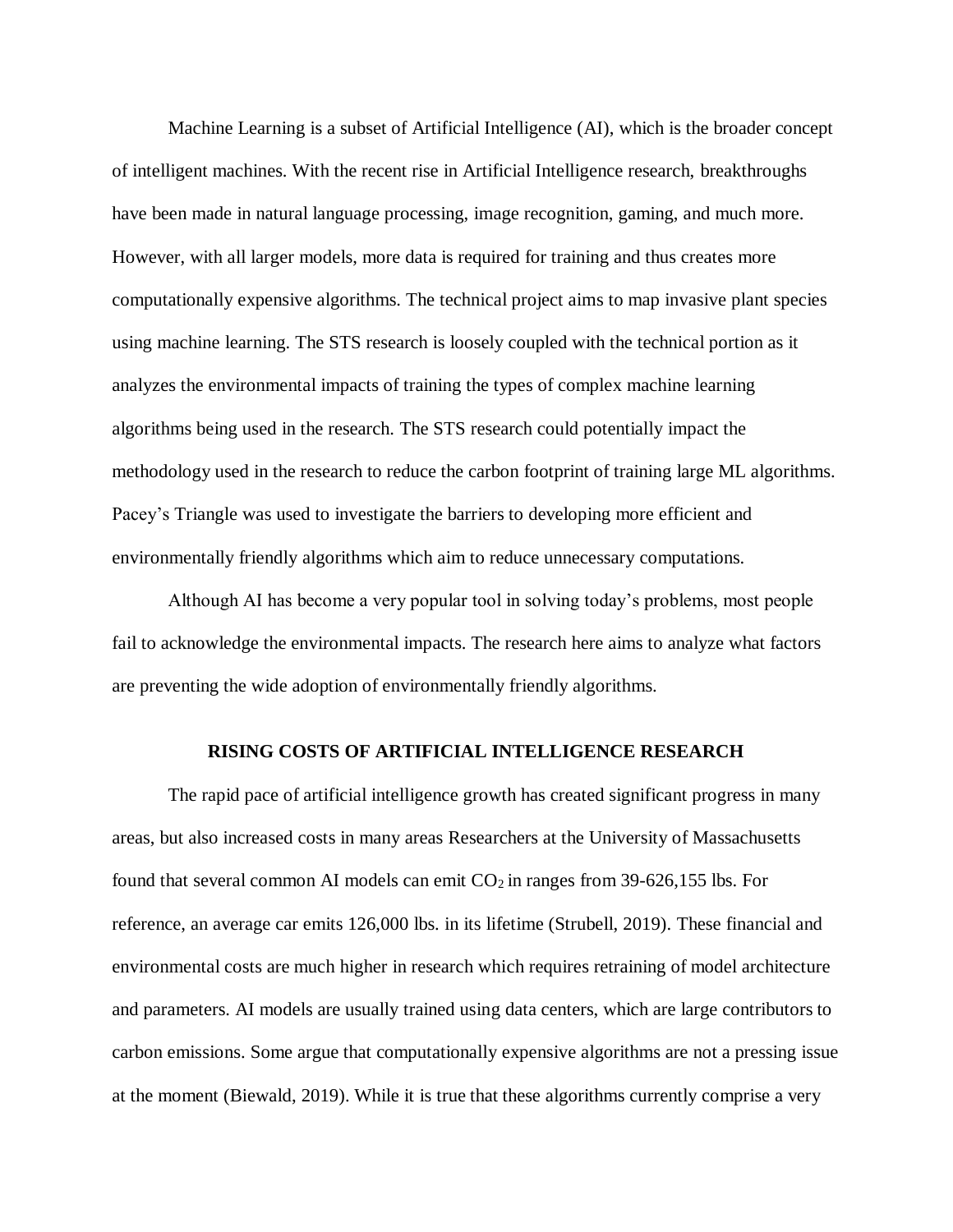small percentage of current data center power usage, the amount of computations is increasing exponentially and will likely become an issue in the near future. The amount of computations run by deep learning research was estimated to have increased by 300,000 times from 2012 to 2018 [\(Amodei and](https://openai.com/blog/ai-and-compute/) [Hernandez , 2018\).](https://openai.com/blog/ai-and-compute/) If the growth continues to grow exponentially, action must be taken soon before the environmental impacts become detrimental.

# **STS FRAMEWORK: PACEY'S TRIANGLE**

This study investigates the question of how to incentivize researchers to develop more efficient and environmentally friendly algorithms. Efficient algorithms are both cheaper and have a lower carbon footprint, yet efficiency is not prioritized in current research. Pacey's Triangle can be used to understand what cultural, social, and technological factors are inhibiting the adoption of environmentally friendly AI algorithms (1983, p. 6). This framework is chosen because it can highlight the different groups involved in the problem and their relationships.



Figure 1 to the left shows Pacey's Triangle for the actors involved in AI research. The organizational aspect includes big tech companies and the government who decide what types of projects to fund. The technical portion are the machine learning researchers as they are the ones who chose what methodologies should be used. The cultural aspect is what measurements

Figure 1: Pacey's Triangle for the creation of computationally expensive ML algorithms: An illustration of the three aspects from Pacey's (adapted by Singh from Pacey, 1983)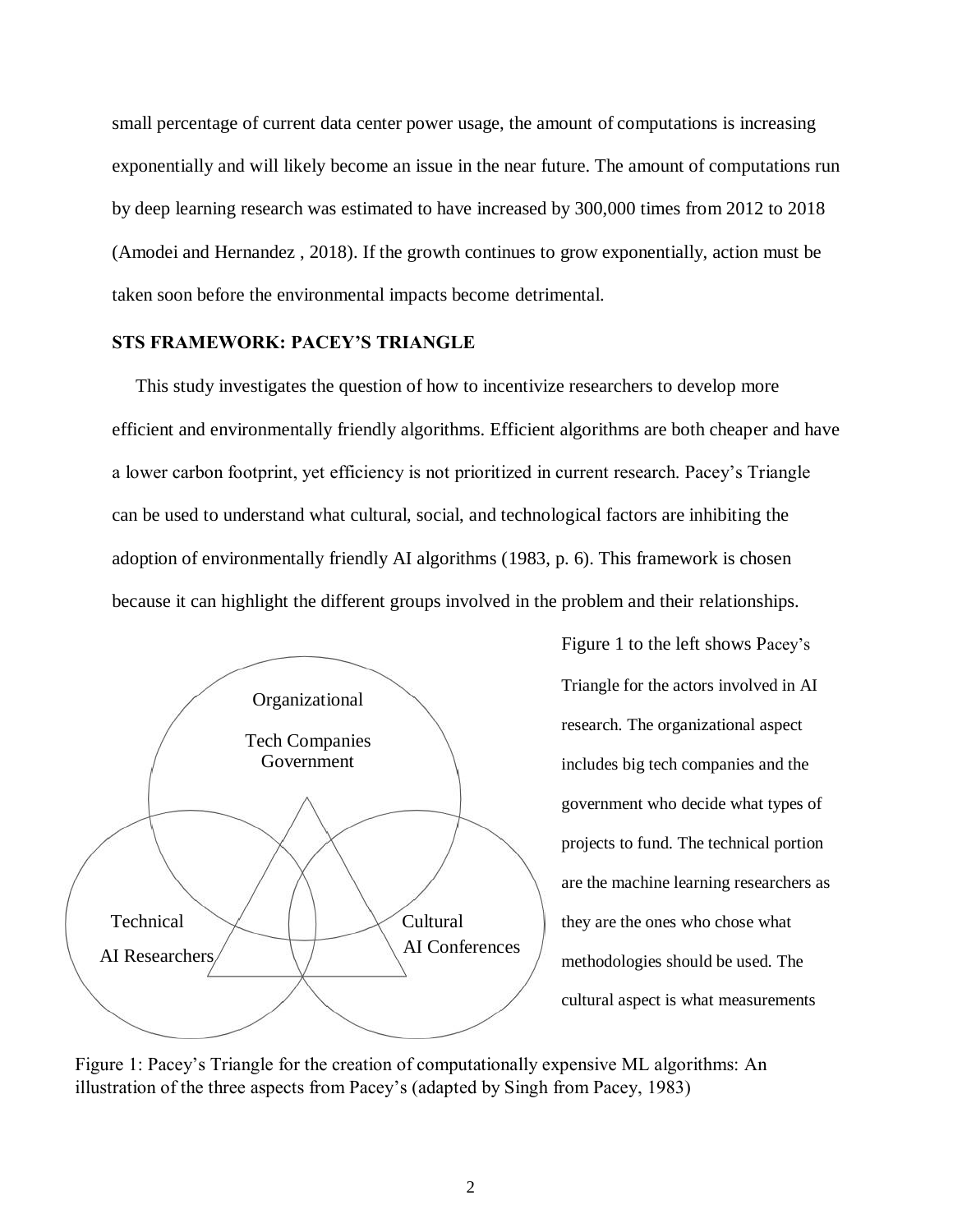are deemed important by top AI conferences and publishers. This heavily impacts what researchers focus on during development. The three aspects will be expanded upon in the following sections.

#### **CULTURAL INFLUENCES: CHANGING RESEARCH PRIORITIES**

Currently, the pressure to get a paper accepted into a top conference or publish is the cultural barrier to the wide adoption of efficient AI. The field of Artificial Intelligence has been designed after the human brain, which is very efficient. However, most AI algorithms are quite inefficient, performing many more computations than required. To reduce the exponentially increasing carbon emissions that have risen with increasingly complex models, several theories have been proposed. Along with the accuracy and cost of AI models, the efficiency of the algorithm should be strongly considered for research purposes. The pressure to get a paper accepted to top conferences causes researchers to excessively train models for improved

accuracy, disregarding computational costs. Figure 2 to the right shows the ratio of papers from top AI conferences that report accuracy rather than efficiency. Some top conferences such as [NeurIPS](https://medium.com/%40NeurIPSConf/behind-the-program-for-reproducibility-at-neurips-2019-8a020e57bfd9) [2019 a](https://medium.com/%40NeurIPSConf/behind-the-program-for-reproducibility-at-neurips-2019-8a020e57bfd9)nd [EMNLP 2020 h](https://2020.emnlp.org/call-for-papers)ave taken steps in the right direction to require a computational budget in paper submissions.



Figure 2: Proportion of AI papers that reported accuracy and efficiency from a sample of 60 papers at renowned AI conferences. (Adapted from 'Green AI' by R. Schwartz, J Dodge, N. Smith, & O. Etzioni, 2019)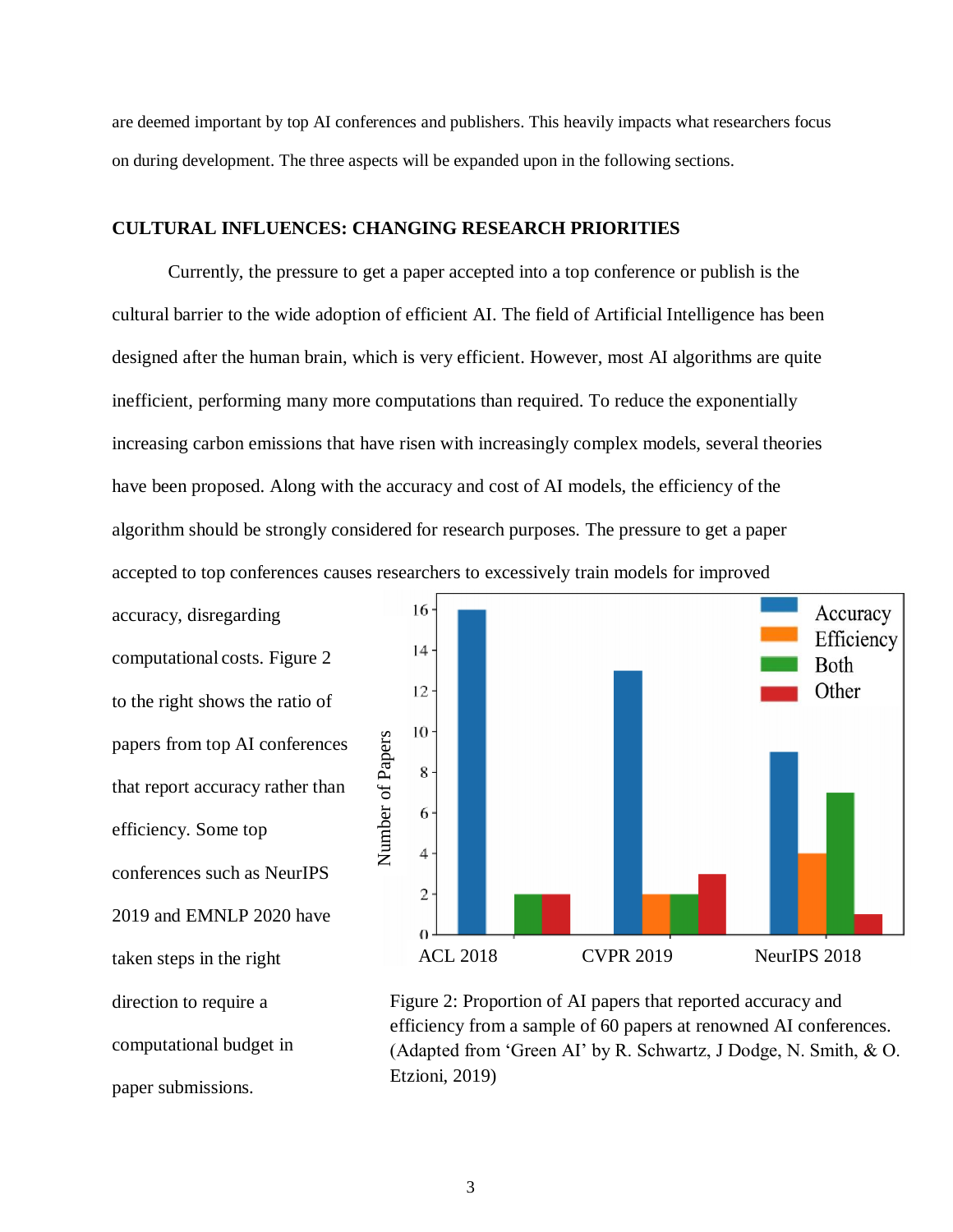## **Green AI**

Researchers at the Allen Institute for Artificial Intelligence Roy Schwartz, Jesse Dodge, Noah A. Smith, and Oren Etzioni recently proposed a novel idea known as Green AI. The article classifies algorithms as 'Red AI' and 'Green AI' depending on the amount of computations required. Green AI includes novel research which is environmentally friendly and is considerate of the amount of resources required. This is often achieved by prioritizing the efficiency of algorithms rather than just the accuracy. Red AI is the opposite; computationally expensive and often sacrifices large amounts of efficiency for small accuracy gains. The purpose of this research is not to diminish the importance of Red AI, but to understand why it is so prevalent and how to shift towards more Green AI.

### **ORGANIZATIONAL POWER: FUNDING THE RIGHT PROJECTS**

The government invests a large amount of money on AI research every year. To maintain the nation's technological edge, the Fiscal 2020 budget for AI and ML research is about \$1 billion (Cornille, 2019). Currently, the government tends to choose to fund projects which are producing the best results in terms of performance and accuracy. By implementing new priorities including imposing restrictions on total computations performed or requiring some standard of efficiency for government funded projects Green AI, researchers would be encouraged to adapt better methodologies.

### **TECHNICAL OPERATIONS: MEASURING COMPUTATIONS**

Many options were explored to determine a way to quantify computational cost including GPU usage time, carbon emissions, and number of parameters used to train a model. However, these measures do not allow for a fair comparison among models as they are largely dependent on the type of infrastructure and underlying hardware being used. Efficiency analysis can use the total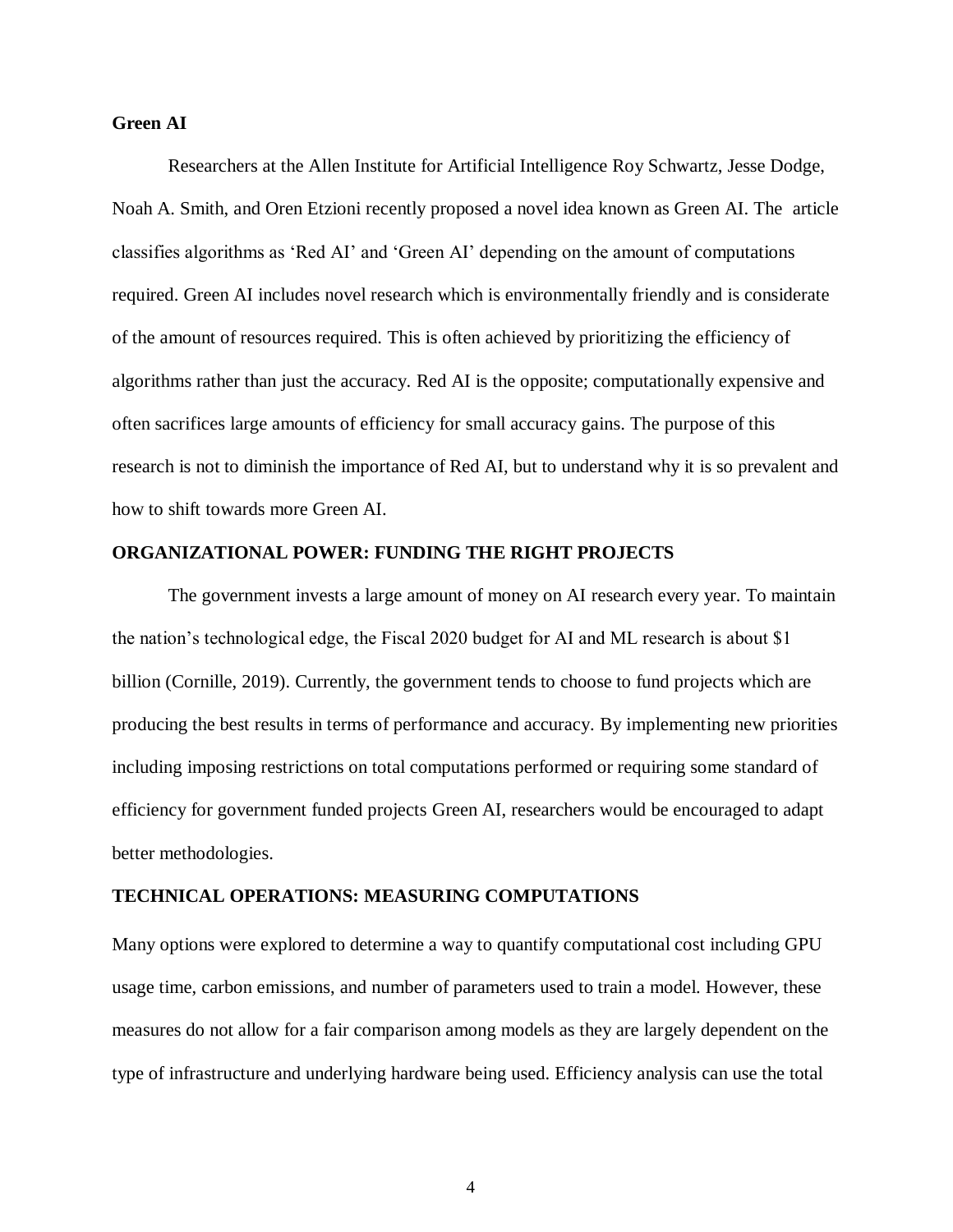number of floating point operations (FPO) to accurately compare across different models. FPO allows for comparison amongst different researchers because it does not involve the hardware or electricity usage. Any abstract machine learning operations can be represented by ADD or MUL operations at the hardware level, and will be the same on any type of hardware (Schwarz, 2020). In addition, FPO is strongly associated with run time. However, FPO does not take memory consumption into account, which can affect the amount of energy used. While imperfect, FPO is the fairest measurement among different models.

Researchers use many different methods to increase a model's accuracy including using more complex models, training models on more data, and running more experiments. This is often referred to as hyperparameter tuning. Each of these ways increases the energy and financial



Figure 3: Floating Point Operation(FPO) in billions for different top ImageNet models. This shows how the rate accuracy increases much less steeply than the rate of the FPO increase. (Adapted from 'Green AI' by R. Schwartz, J Dodge, N.Smith, & O. Etzioni, 2019)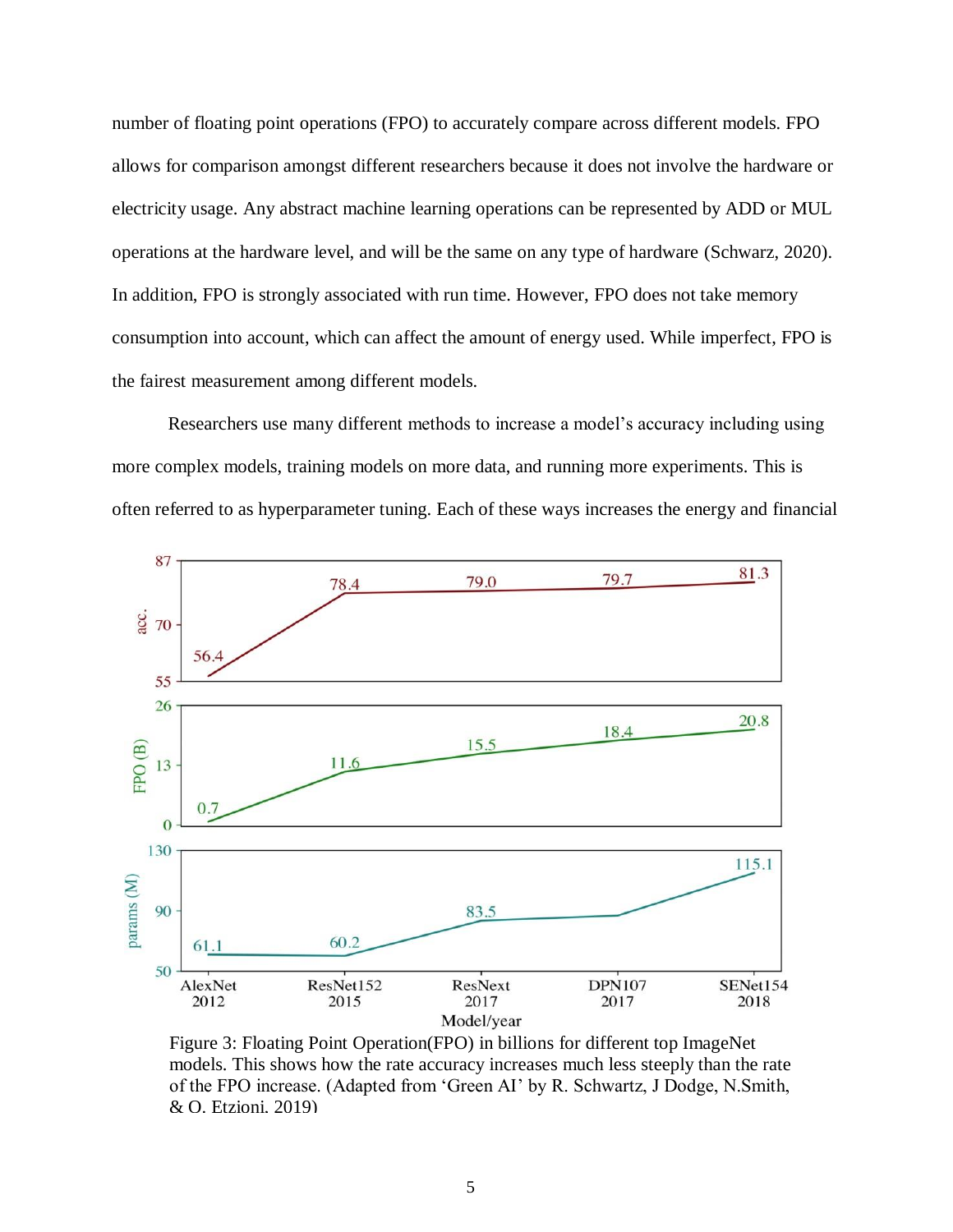costs, often resulting in Red AI. The problem here is to understand at what point is the accuracy gain no longer worth the increased costs. Usually, the accuracy gains level out and minimal improvement are seen as number of computations increases. As shown in Figure 3 below, a 33.6% increase in FPO resulted in just a 0.76% increase in accuracy (Schwarz, 2020). Thus, holistically, ResNet can arguably be seen as a superior algorithm to ResNext, despite its lower accuracy.

The big question now becomes how to determine when to reduce or stop training these models if such a plateau in accuracy exists. If the new model is open source and being reused by several other researchers, it may be worth investing lots of resources to train it to its highest accuracy potential. However, researchers should be aware of the costs of Red AI and be mindful of unnecessary computations.

#### **CASE STUDY: OPEN SOURCED AI MODELS**

While some AI models are publicly available for reuse, retraining of unavailable models is one of the big costs in AI training. Open sourced code is software that is available to anyone to use and modify freely. There are several reasons why some researchers choose not to make their models open-sourced. This case study will focus on one complicated model developed throughout 2019 by Open AI to analyze the benefits and dangers of releasing open source code. The second Generative Pre-Training model (GPT-2) contains over 1.5 billion parameters, and is the most advanced text generation and language generating technology we currently have (Vig, 2019). In order for a model to learn something as complicated as language generation, it must be extremely large and requires training of specific tasks. Fine-tuning the tasks is particularly energy consuming as it involves a lot of trial and error.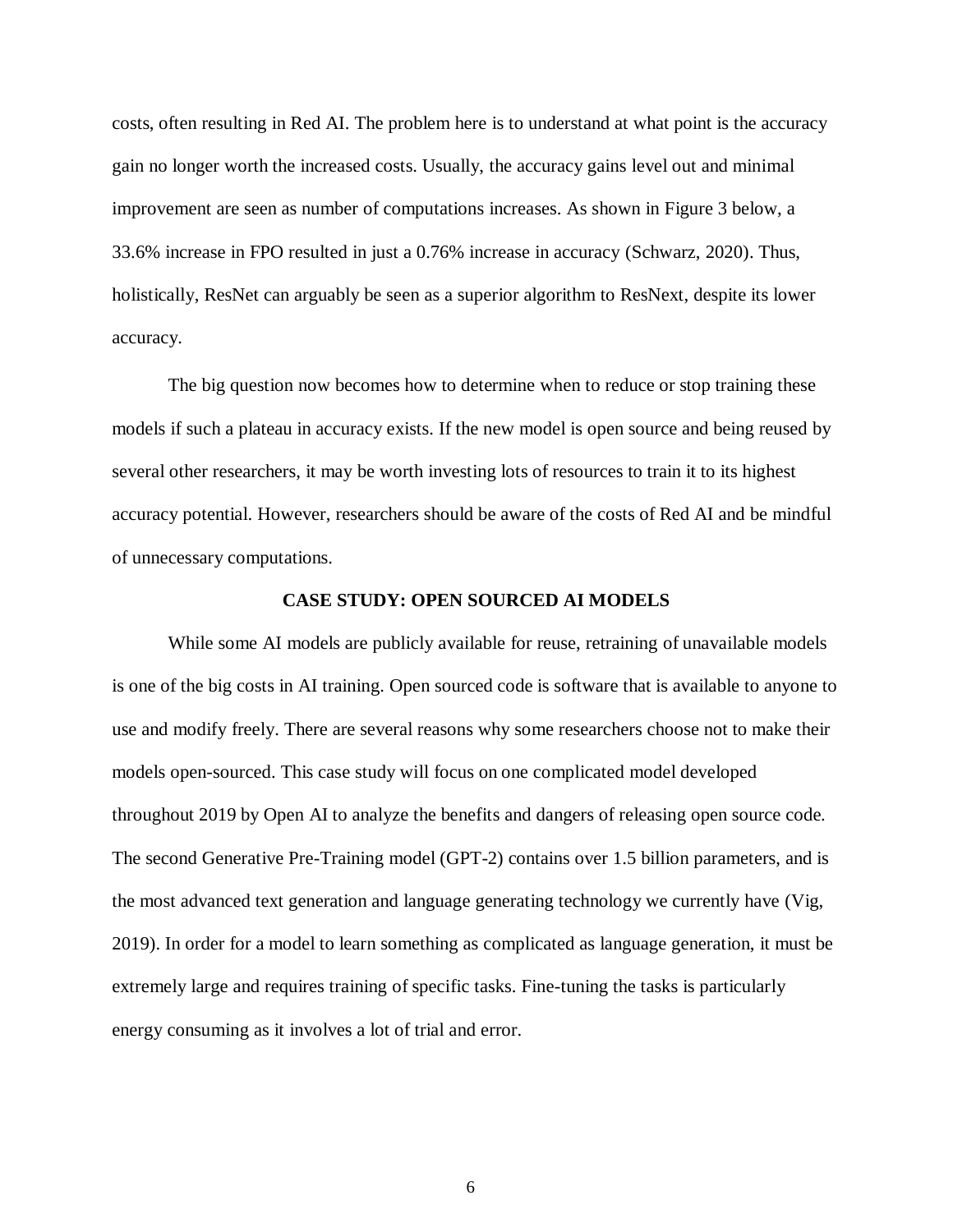Researchers at Open AI warn about several malicious uses of a powerful AI text generator. The GPT-2 could be used to generate false news articles, impersonate fake user accounts, automate phishing/spamming, and other deceptive language models on a large scale (Radford et. al., 2019) While the OpenAI engineers claim that the model was not released for several months because of these potential dangers, this does not make sense given the fact that the model training could be replicated given all the information was publicly available. Radford et al. stated that "We are aware that some researchers have the technical capacity to reproduce and open- source our results. We believe our release strategy limits the initial set of organizations who may choose to do this, and gives the AI community more time to have a discussion about the implications of such systems" (Radford et. al., 2019, para. 15). Therefore, this simply limits access to those who don't have the resources and money to train such a large model.

Initially, OpenAI did not release any parts of the pre-trained model. Then, over the course of 6 months, a small, medium, and large version of the model was released, but never the full thing. This strategy was used to assess the implications of the new technology on society and evaluate any misuse. No concerning amounts of misuse were detected with the slow release. The GPT-2 could be used to set the precedent for establishing policy for the release of any open source code by creating sharing safety and research standards. The government should also take action to help monitor the diffusion of AI technologies into society to measure progress and identify potential problems. Big corporations and researchers should be encouraged to make computationally expensive models open source, especially if others are likely to retrain to get the same results. Retraining a model with 1 billion parameters is simply a waste of time and resources. The GPT-2 requires 168 yours of training on 32 TPUv3 chips, which amount to a cost between \$12,902 and \$14,003 of cloud compute in data centers (Strubell, 2019).

7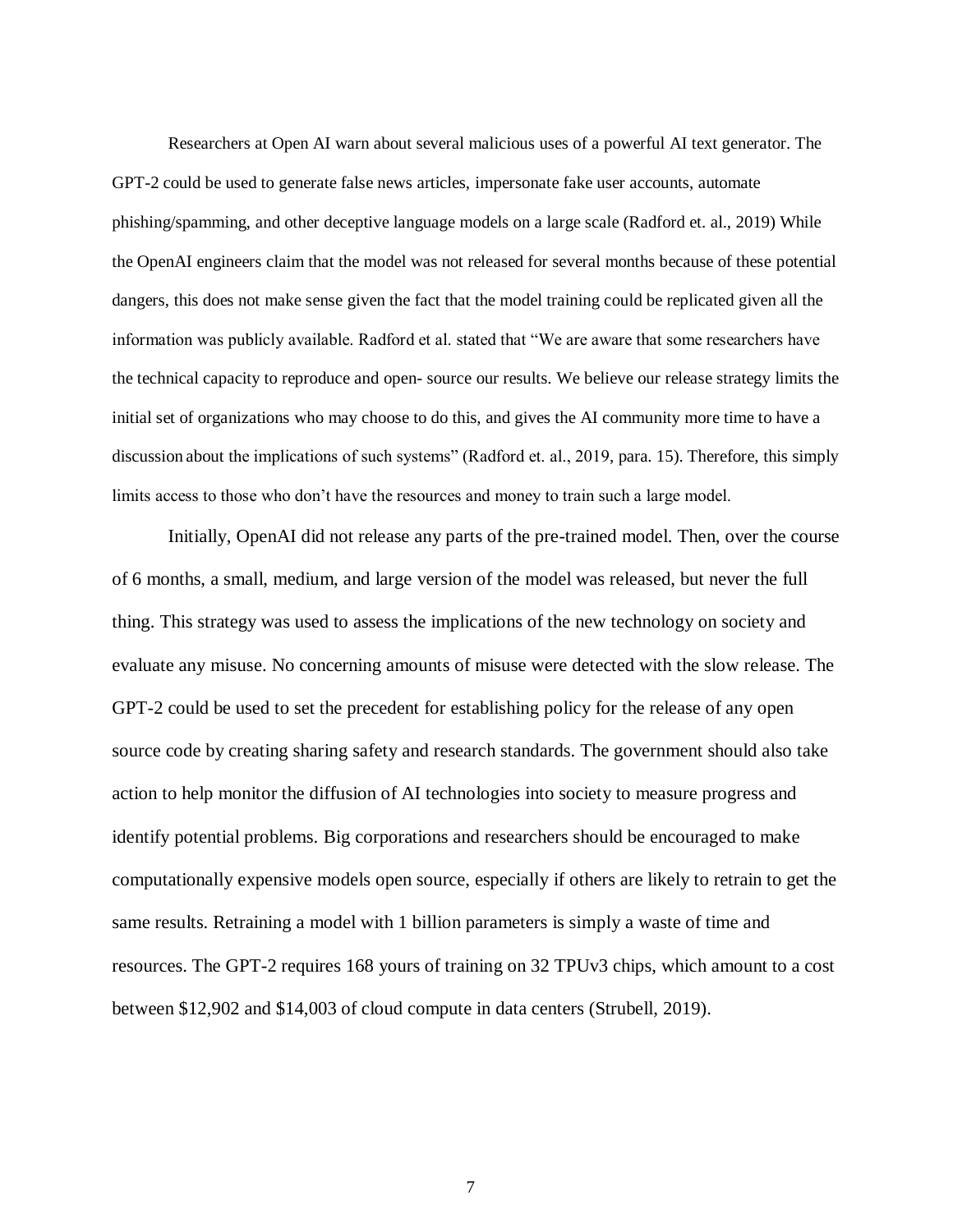While the carbon footprint of TPUs are unknown for this model, the amount of  $CO<sub>2</sub>$  emitted in pounds per kilowatt-hour are shown in Figure 4 below for several other popular models.

| Model                | Hardware            | Power $(W)$ | Hours   | kWh-PUE | CO <sub>2</sub> e | Cloud compute cost    |
|----------------------|---------------------|-------------|---------|---------|-------------------|-----------------------|
| $Transformer_{base}$ | P100x8              | 1415.78     | 12      | 27      | 26                | $$41 - $140$          |
| $Transformer_{bia}$  | P <sub>100x8</sub>  | 1515.43     | 84      | 201     | 192               | \$289-\$981           |
| <b>ELMo</b>          | P <sub>100x</sub> 3 | 517.66      | 336     | 275     | 262               | $$433 - $1472$        |
| $BERT_{base}$        | V100x64             | 12,041.51   | 79      | 1507    | 1438              | \$3751-\$12,571       |
| $BERT_{base}$        | TPUv2x16            |             | 96      |         |                   | \$2074-\$6912         |
| <b>NAS</b>           | P <sub>100x8</sub>  | 1515.43     | 274,120 | 656,347 | 626,155           | \$942,973-\$3,201,722 |
| <b>NAS</b>           | TPUv2x1             |             | 32,623  |         |                   | \$44,055-\$146,848    |
| $GPT-2$              | TPUv3x32            |             | 168     |         |                   | \$12,902-\$43,008     |

Figure 4: Estimated costs of training popular AI models in terms of  $CO<sub>2</sub>$  emissions and cloud compute cost (USD). (Adapted from 'Energy and Policy Considerations for Deep Learning in NLP by E. Strubell, A. Ganesh, & A. McCallum, 2019)

While these powerful AI models have the potential to do good, especially if available to anyone, we must also remain cautious and anticipate ethical and social repercussions that accompany any technology, especially such powerful ones.

## **IMPACT**

Changing the culture of AI conferences, imposing restrictions by the government, and adopting other Green practices will not only reduce the carbon footprint, but they will also reduce the financial costs of training complex AI models. This would allow a larger group to participate in the development of AI algorithms and promote inclusivity. Rather than requiring high computing power resources, anyone with a laptop should be able to run machine learning algorithms that could be presented at top conferences. The goal for this paper is to raise awareness in the AI community about the environmental and financial costs of large AI models in hopes that researchers will take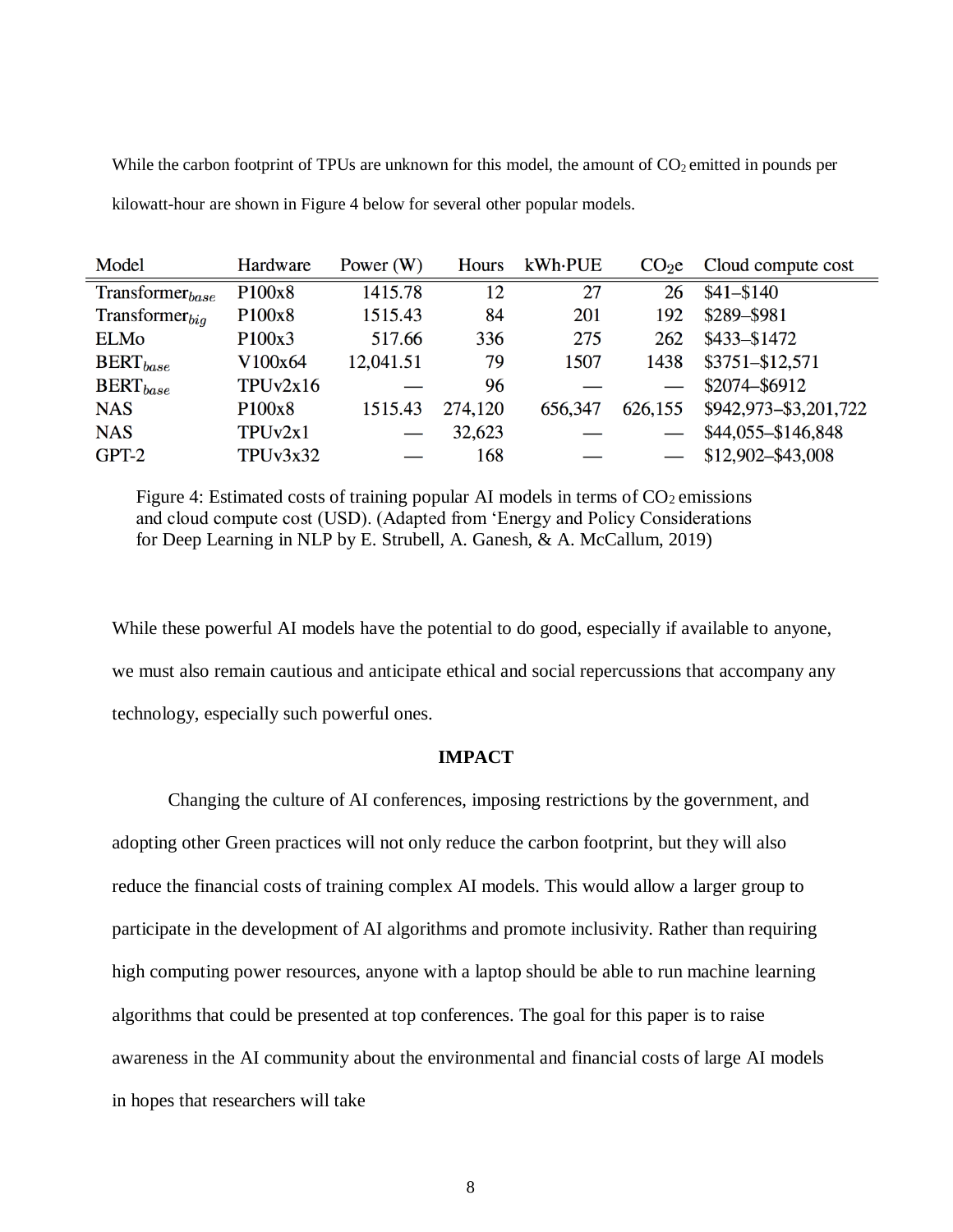efficiency into consideration while developing new models. This tradeoff between prediction accuracy and prediction cost may add another layer of analysis to both old and new algorithms. In addition, this research aims to identify methods of quantifying and reducing the overall computing costs of machine learning algorithms. Current Machine Learning researchers are blindly wasting a lot of computing resources on redundant training, with little to no accuracy gains. While Red AI has made significant strides in research, it is overly prevalent. This research does not dismiss the importance of computing intensive algorithms, but instead urges researchers to take a holistic view and not sacrifice some areas for minor improvements in others. Machine Learning has endless potential to solve complex problems, but unless new methodology is adopted by researchers, the environmental impacts could soon be disastrous.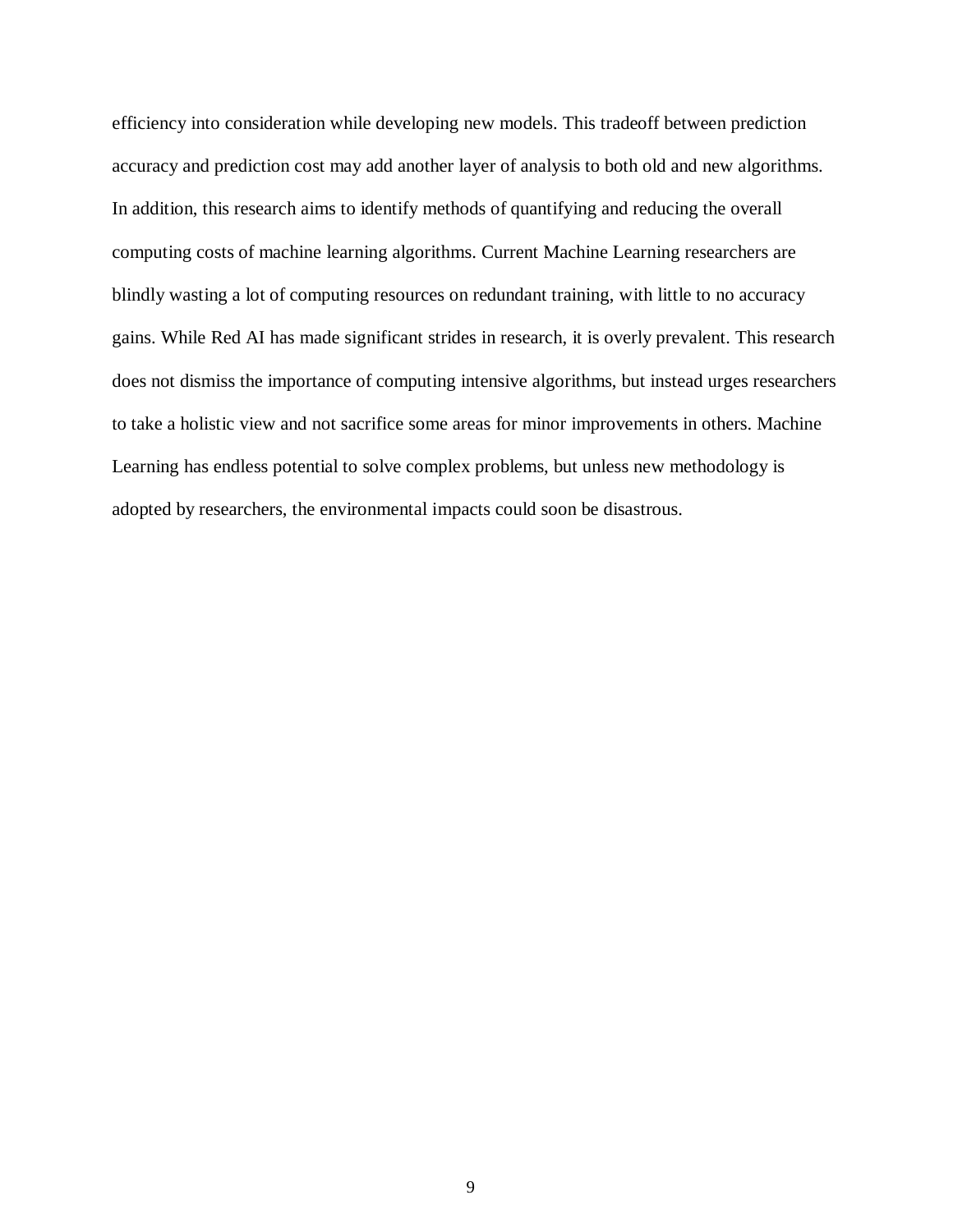## **WORKS CITED**

- Amodei, D., & Hernandez, D. (2019, December 12). AI and Compute. [Web log post]. Retrieved from https://openai.com/blog/ai-and-compute/
- Cai, F. (2019). Greening AI: New AI2 initiative promotes model efficiency. Retrieved from [https://syncedreview.com/2019/07/31/greening-ai-new-ai2-initiative](https://syncedreview.com/2019/07/31/greening-ai-new-ai2-initiative-)promotes-model-efficiency/
- Cornillie, C. (2019). Finding artificial intelligence money in the fiscal 2020 budget: BGOV. Retrieved from [https://about.bgov.com/news/finding-artificial-intelligence](https://about.bgov.com/news/finding-artificial-intelligence-money-fiscal-)[money-fiscal-](https://about.bgov.com/news/finding-artificial-intelligence-money-fiscal-) 2020-budget/
- Hao, K. (2019). Training a single AI model can emit as much carbon as five cars in their lifetimes. Technology Review, Retrieved from [https://www.technologyreview.com](https://www.technologyreview.com/s/613630/training-a-single-ai-model-can-emit-as-much-carbon-as-five-cars-in-their-lifetimes/?fbclid=IwAR391STSJzUqg7QQMphxxuELbxQ_HiXICTJ2K0Y0it-6kD8_2HwX9U-jLmY)
- Devulapalli, H. (2017). The ethics of open data in closed societies. Retrieved from [https://medium.com/open-and-shut/conference-notes-ethics-of-open-data](https://medium.com/open-and-shut/conference-notes-ethics-of-open-data-in-closed-societies-4d5bbfac8a7d)[in-closed-societies-4d5bbfac8a7d](https://medium.com/open-and-shut/conference-notes-ethics-of-open-data-in-closed-societies-4d5bbfac8a7d)
- Ferri, B. (2019). The democratization of artificial intelligence (AI) for Data Science. Retrieved from https:[//www.iotforall.com/democratization-of-artificial](http://www.iotforall.com/democratization-of-artificial-)intelligence/
- Horev, R. (2018). BERT Explained: State of the art language model for NLP. Retrieved from [https://towardsdatascience.com/bert-explained-state-of-the-art-language](https://towardsdatascience.com/bert-explained-state-of-the-art-language-)model-for-nlp-f8b21a9b6270

Pacey, A. (1983). The Culture of technology. Cambridge, MA: MIT Press.

Radford, A., Wu, J., Amodei, D., Amodei, D., Clark, J., Brundage, M., & Sutskever, I. (2019, February 14). Better language models and their implications. [Web log post].Retrieved f[rom https://openai.com/blog/better-language-models/](https://openai.com/blog/better-language-models/)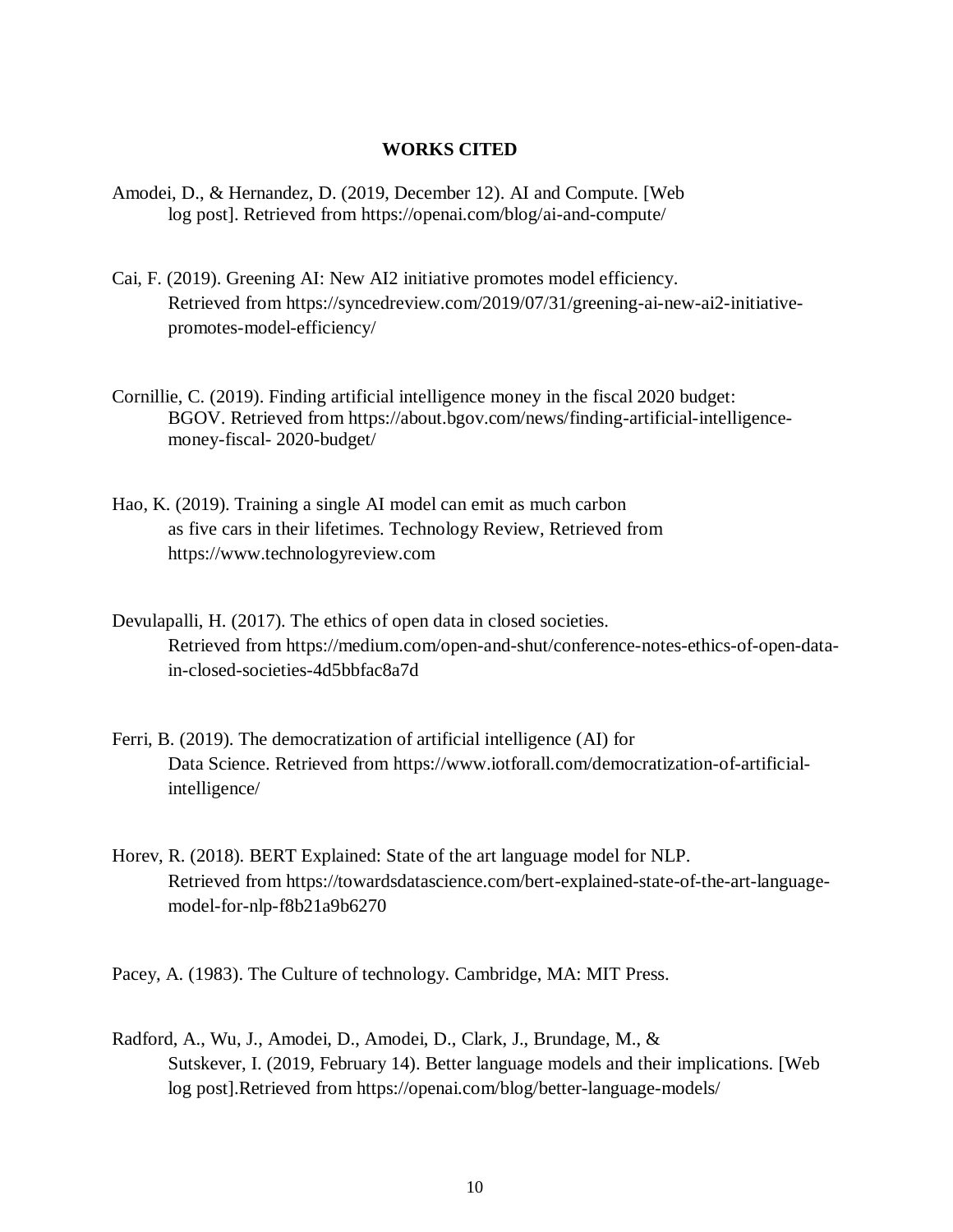- Schwartz, R. (2020, February 17). Green AI. [Web log post]. Retrieved from <https://medium.com/ai2-blog/green-ai-db24a414a7a4>
- Schwartz, R., Dodge, J., Smith, N. A., & Etzioni, O. (2019). Green ai. arXiv preprint, Retrieved from <https://arxiv.org/abs/1907.10597>
- Strubell, E., Ganesh, A., McCallum, A. (2019). Energy and policy considerations for deep learning in NLP. arXiv preprint, Retrieved from <https://arxiv.org/abs/1906.02243>
- Vig, J. (2019). OpenAI GPT-2: Understanding language generation through visualization. Retrieved from [https://towardsdatascience.com/openai-gpt-2-understanding-language](https://towardsdatascience.com/openai-gpt-2-understanding-language-generation-through-visualization-8252f683b2f8)[generation-through-visualization-8252f683b2f8](https://towardsdatascience.com/openai-gpt-2-understanding-language-generation-through-visualization-8252f683b2f8)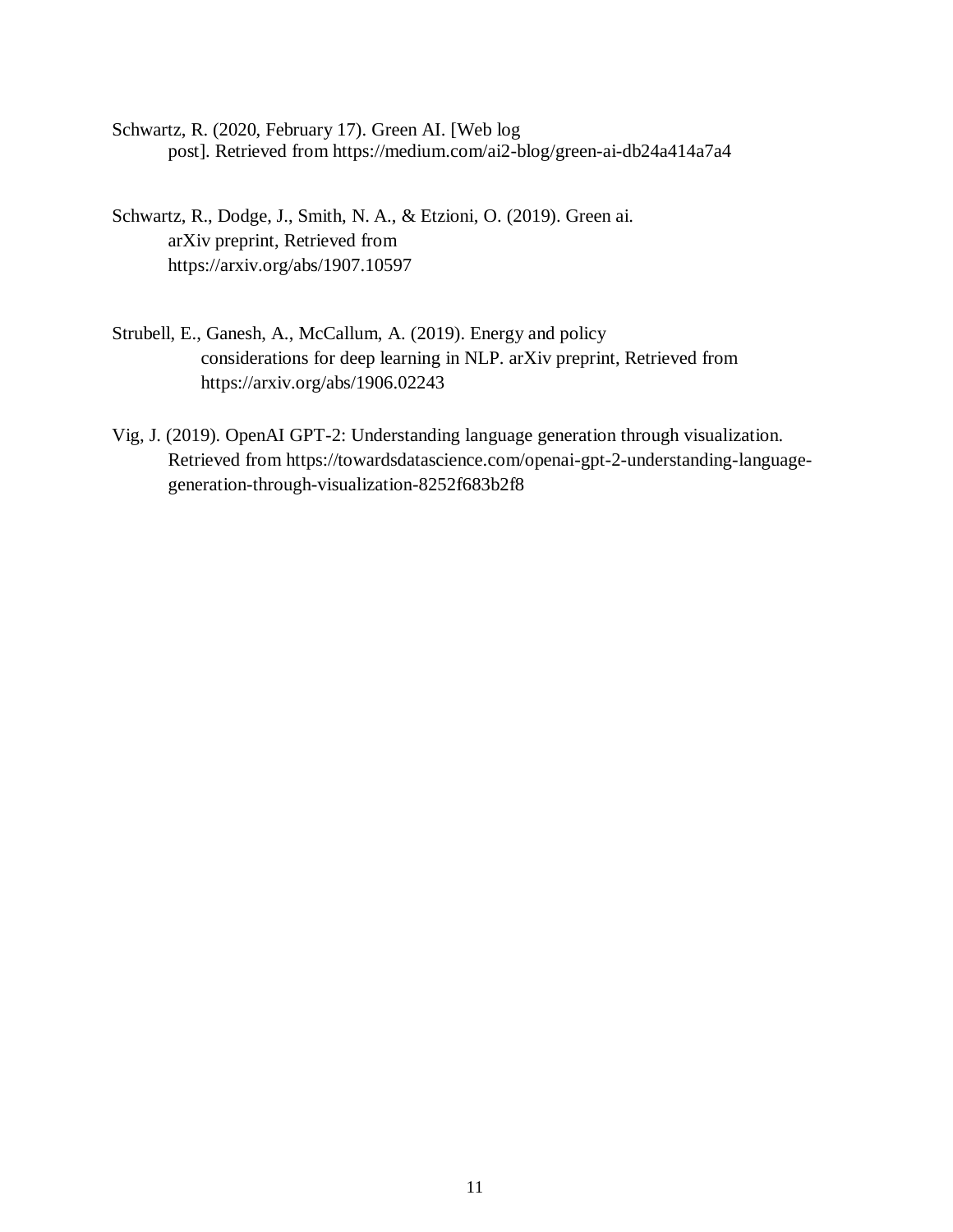# **BIBLIOGRAPHY**

- Biewald, L. (2019). Deep Learning and carbon emissions. *Towards Data Science,* Retrieved from https://towardsdatascience.com/deep-learning-and-carbon-emissions
- Bradley, B. A. (2013). Remote detection of invasive plants: A review of spectral, textural and phenological approaches. *Biological Invasions*, *16*(7), 1411–1425. doi: 10.1007/s10530-013-0578-9
- Cai, F. (2019). Greening AI: New AI2 initiative promotes model efficiency. Retrieved from https://syncedreview.com/2019/07/31/greening-ai-new-ai2-initiative- promotes-modelefficiency/
- Chepkemoi, J. (2017). What is a biodiversity hotspot? Retrieved from [https://www.worldatlas.com/articles/what-is-a-biodiversity-hotspot.html.](https://www.worldatlas.com/articles/what-is-a-biodiversity-hotspot.html)
- Devulapalli, H. (2017). The Ethics of open data in closed societies. Retrieved from [https://medium.com/open-and-shut/conference-notes-ethics-of-open-data](https://medium.com/open-and-shut/conference-notes-ethics-of-open-data-in-closed-societies-4d5bbfac8a7d)[in-closed-societies-4d5bbfac8a7d](https://medium.com/open-and-shut/conference-notes-ethics-of-open-data-in-closed-societies-4d5bbfac8a7d)

Ferri, B. (2019). The Democratization of Artificial Intelligence (AI) for Data Science. Retrieved from [https://www.iotforall.com/democratization-of-artificial](https://www.iotforall.com/democratization-of-artificial-intelligence/)[intelligence/](https://www.iotforall.com/democratization-of-artificial-intelligence/)

- Hao, K. (2019). Training a single AI model can emit as much carbon as five cars in their lifetimes. *Technology Review,* Retrieved from [https://www.technologyreview.com/s/613630/training-a-single-ai-model-can-emit-as](https://www.technologyreview.com/s/613630/training-a-single-ai-model-can-emit-as-much-carbon-as-five-cars-in-their-lifetimes/?fbclid=IwAR391STSJzUqg7QQMphxxuELbxQ_HiXICTJ2K0Y0it-%206kD8_2HwX9U-jLmY)[much-carbon-as-five-cars-in-their lifetimes](https://www.technologyreview.com/s/613630/training-a-single-ai-model-can-emit-as-much-carbon-as-five-cars-in-their-lifetimes/?fbclid=IwAR391STSJzUqg7QQMphxxuELbxQ_HiXICTJ2K0Y0it-%206kD8_2HwX9U-jLmY)
- Horev, R. (2018). BERT Explained: State of the art language model for NLP. Retrieved from [https://towardsdatascience.com/bert-explained-state-of-the-art-language](https://towardsdatascience.com/bert-explained-state-of-the-art-language-)model-for-nlp-f8b21a9b6270